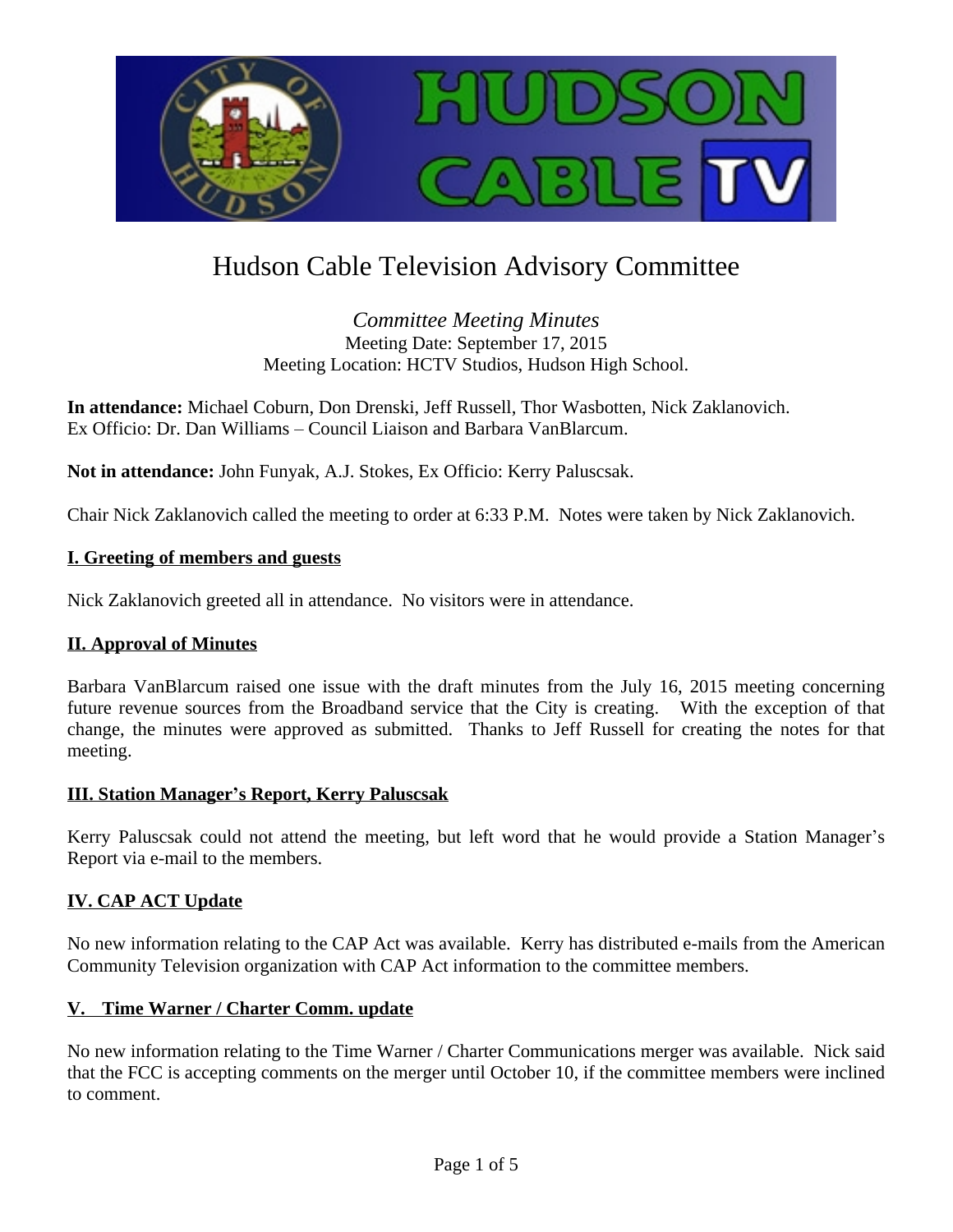# **VI. Public Access Update – Barbara VanBlarcum**

Barbara thanked the committee members who volunteered at the Farmer's Market and Taste of Hudson booths.

Barb reported that she recently completed a grant request from the Ohio History Connection for oral History taping for eight oral histories over the two year life of the grant. The grant request has been submitted by the City. Results from that request are not expected until March, 2016.

The Safety Town production is continuing with the recording and the collection of images. An Oral History about Mrs. Van Ostall, who operated the Center Country Day School in Hudson for years. An interview was also recorded with Mark J. Price, the author of the recently published Lost Akron book. Resident Terry Williams is arranging the author interviews.

Plans are in place to record the new season of Music from The Western Reserve. Several Library productions have been recorded and aired on HCTV.

Jeff asked if the station ever airs the video clips that the Hub-Times has posted on their web site. Barb said no, but she said that she would look at what they have and see if it would be something that could appear on the station.

Wadsworth Public Access has a discussion program that may be of interest to the viewers in Hudson. Barb said that Hudson residents should be inspired to produce a similar program for airing on HCTV.

Barb also said that she would like to see the schools use HCTV facilities more often than they do, especially considering that the station is located right in the High School. Michael Coburn asked how that idea could be "given legs". Barb suggested that contacting School Communications Manager Sheryl Sheatzly would be a good place to start. Dr. Dan Williams offered that he could bring the subject up at the next HOME committee meeting. Michael suggested that the formation of a high school club could be formed to have the students produce Public Access programming. Jeff volunteered to contact Ms. Sheatzly about expanding the school's use of HCTV.

Thor Wasbotten asked about the television production class at HHS. Barb said that the class has been disbanded. Thor was asking to see if there were students that would be interested in hearing about his Journalism program at Kent State University. Barb thought that perhaps a group of interested students could be assembled.

Dr. Williams said that he thought that contacting High School Principal Brian Wilch may be a good starting point to re-establishing interest about HCTV with the students. Jeff added that he would be interested in getting involved with that effort. Michael added that maybe getting the students involved may increase the awareness of the station with the student's parents, who may enjoy watching their child's productions on HCTV.

Dr. Williams suggested that Kerry first attempt an interface with Principal Wilch to get the ball rolling on student involvement. In his absence, we assigned the task to Kerry to arrange a meeting with Mr. Wilch.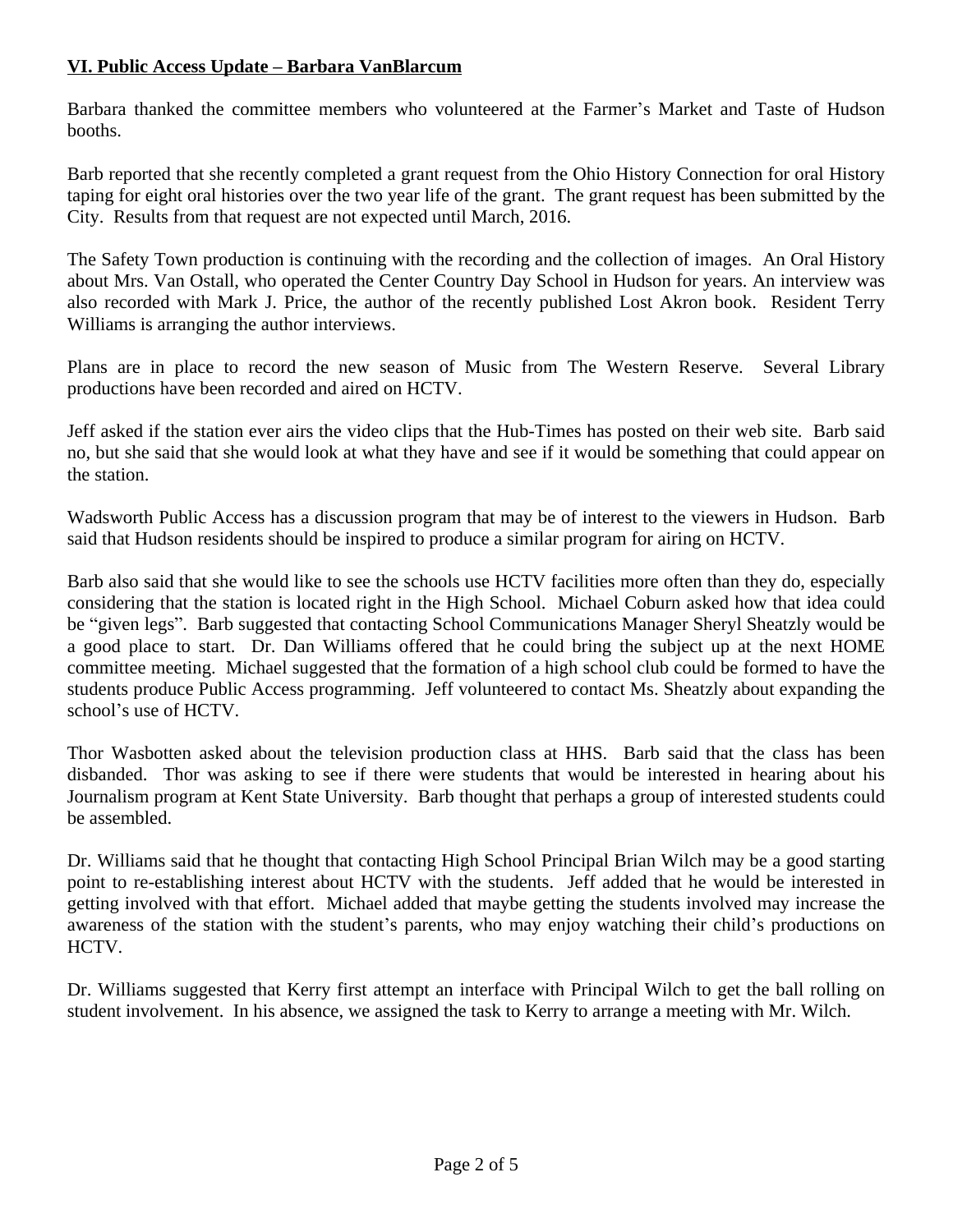# **VII. Community Organization Liaison**

John Funyak had asked that the committee attend a meeting of the Hudson Newcomer's Club, which John is a member. We will arrange a visit with that club in the near future.

Jeff has created a press release that we hope to have published in the Hub-Times to promote the station to local communities. All members in attendance agreed that the release that Jeff circulated was a good effort. The release will go to city Communications Manager, Jody Roberts for her approval, before it is sent to the Hub-Times. Barb suggested that the station graphic or a picture of a production would be a good addition to the press release. All agreed that graphics would be a good addition to what Jeff has already created.

Nick said that he would contact the organizations on the previously developed committee list via e-mail, inviting them to have some of the HCTV committee members visit their group or to produce programming about their group.

Michael asked if any new groups that would chose to use the station would have to edit their own program. Barb answered that typically titles could be added to the produced program, but extensive editing would have to be performed by the producing organization.

# **VIII. Farmer's Market & Taste of Hudson Booth Update**

Nick thanked the members that helped man the HCTV booth during both events. He also said that the tent placement at the Farmer's Market seemed to him to create more passer-by interest. Nick felt that the booth effort was a worthwhile endeavor.

Michael asked if there were plans to do anything with the video that was shot at those events. Nick replied that the video at the Farmer's Market will be turned into a short program and the Taste of Hudson video will be turned into a program that can be used for the promotion of The Taste event, which was what was agreed to when the Taste of Hudson committee provided tent space for HCTV.

## **IX. Committee Fund Raising Development**

Nick reported that he did speak with the Friends of Hudson Parks, who shared their non-profit application as a guide for our Friends of Hudson Community Television effort. Phil Makita, President of the Parks group has offered to help in any way to get the HCTV non-profit up & running.

A 1020-EZ non-profit eligibility form was completed and submitted to the government for review. A National Taxonomy of Exempt Entity (NTEE) code has been selected and applied for. A Federal EIC number has been allocated to the new non-profit. We have also applied for a Pay.Gov account that is necessary for all non-profits to have.

The next step, following all of the above listed preliminary work, is the actual form submittal for  $501(c)(3)$ recognition. We plan to have the completed form submitted by the time of the November meeting.

Nick said that he would send the last list of potential "Friends" board members to Barb, in hopes that she can update the e-mail information for the people on the list. Once the e-mail addresses are available, a message will be sent to the listed individuals, asking them to join us in the non-profit effort.

Dr. Williams said that the Friends of Hudson Parks is a good model to use for our non-profit, as the Parks group is a well-organized and growing entity that has put on many successful events since it was created.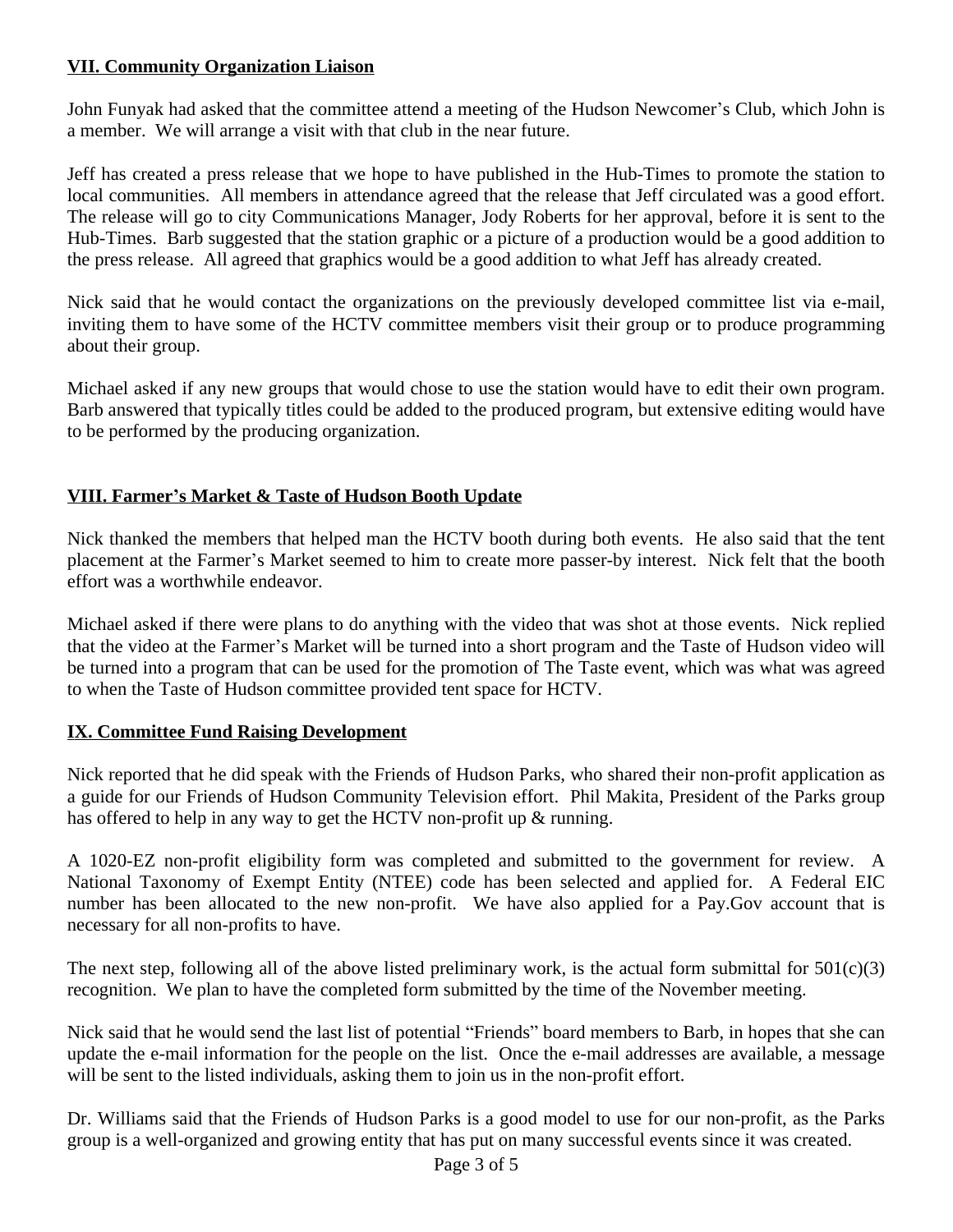# **X. Previous Meeting Follow Up**

No previous meeting follow-up items.

# **XI. New Access Program Ideas**

Nick said that more Library events will be recorded in the next few weeks, including the resumption of the popular Through the Eyes Of The artist series by Felicia Zavaerlla Stadelman.

Dr. Williams asked about recording for the upcoming Hall of Fame induction. Barb responded that the presentations at the football game will be recorded, followed by recoding at the actual induction event to be held the next day. Frank Youngwerth plans to interview the inductees on camera, following the induction event.

Nick said that he would be recording the Green on the Green event on September 26.

## **XII. Once Around**

Thor said that he had posted requests for help during the football coverage with the Journalism students at Kent State University. He was hoping that some of students at Kent would be willing to help with the HCTV football production, but at the time of the meeting, he was not aware of any response to his posting.

Thor mentioned that several booth visitors at both the Farmer's Market and Taste of Hudson thought that HCTV was a service provider and were looking to "subscribe" with another supplier to replace Time Warner. He thought that with that erroneous impression in mind and with the entire television industry starting to move away from cable, HCTV should also move away from the "Cable" designation and replace it with the word "Community" or "Digital" instead.

Michael added that he felt in favor of changing "Cable" to "Community" and hoped that the process was moving forward. Barb added that she was aware of discussions about the name change and that a few ideas on a new logo had been proposed, but she was not sure how far along the procedure had gone. Michael suggested that the committee should speak with Kerry about the name change, and come up with a recommendation that could then be implemented.

Dr. Williams said that the name change discussion is timely, as Council will soon be in budget discussions and will need to look at how the station will be funded if franchise fees should go away and if the station's services should be included in the City's Velocity broadband internet initiative.

Michael said that he wanted to make sure that Time-Warner would not have a problem with the name change away from the word "Cable". We agreed that the question pertaining to Time-Warner's involvement with the name needs to be answered.

Thor suggested that using the word "Digital" in place of "Cable" could be an indication of partnership with other City services that could be advantageous. He said that he would like to see the City be aware of a strategic plan for the continued growth of HCTV in the community, above and beyond just a change to the name of the station. Thor felt that it is vital to show that the station fits in with the City's plans in the future, even if franchise fees continue to shrink.

Barb said that other community television outlets offer other forms of digital services, in addition to access TV. She was not sure what other items could be offered in Hudson, but perhaps a tie in with the Velocity broadband program would be a good fit.